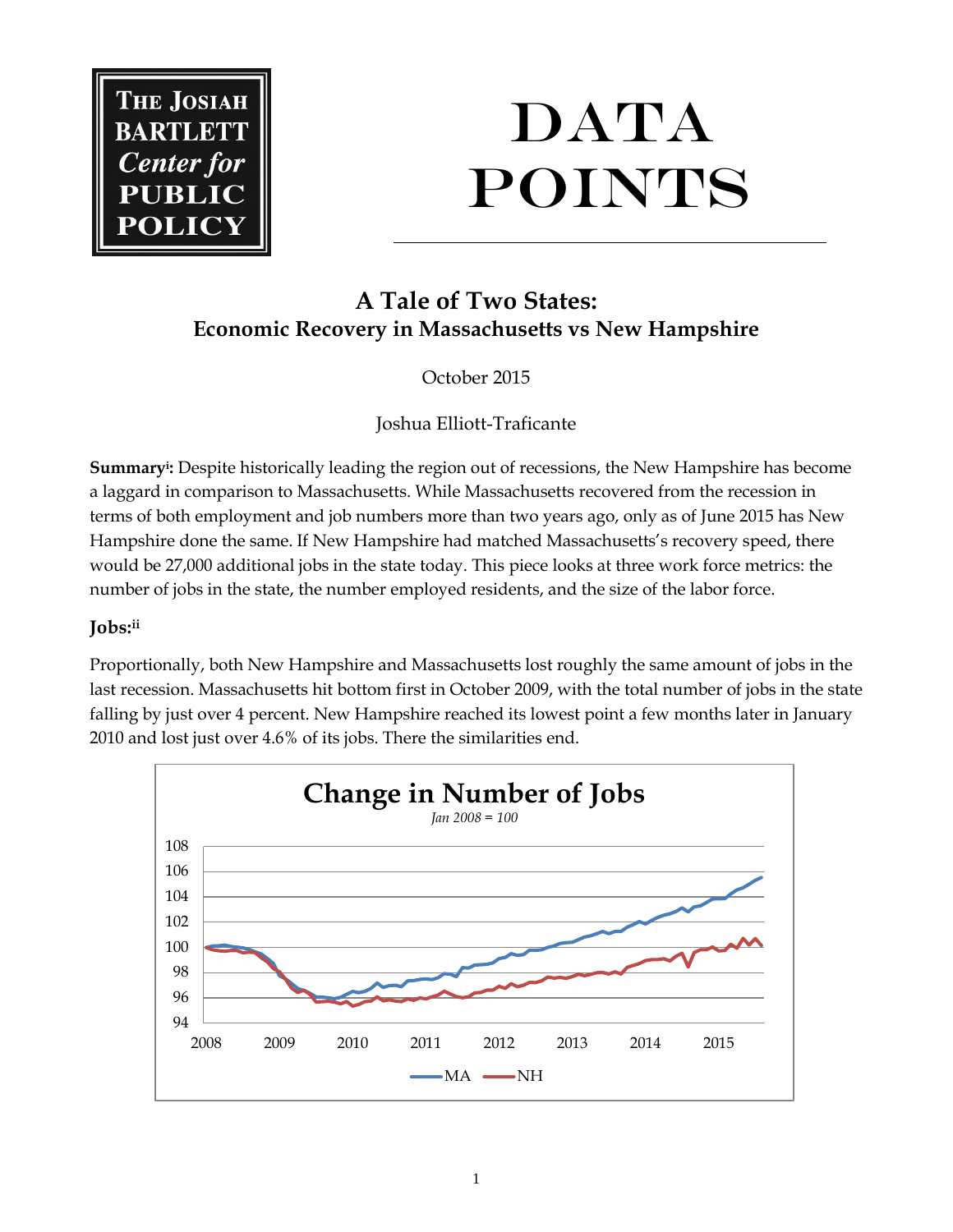After hitting bottom, Massachusetts experienced a job creation growth rate averaging 1.6% per year, over the last five and a half years, far outpacing New Hampshire's .9% per year average. While a .7 percentage point difference in growth does not sound like much, compounded over five and half years yields the yawning gap seen in the chart above. With that higher growth rate, Massachusetts was able regain all of the jobs lost in the recession by September 2012. New Hampshire on the other hand needed an additional two and a half years to recover all of the jobs lost. The state did crest prerecession levels in both December 2014 and March 2015, only for it to fall back below in the following month. Only as of June 2015 have job numbers stated above prerecession levels for more than a single month. If New Hampshire experienced the same growth rate in job creation Massachusetts did, there would be an additional 27,000 jobs in the state today.

### **Employment:**

In terms of employment, which measures the number of state residents that have jobs (regardless of where the job is located), New Hampshire made out slightly better than Massachusetts did in the recession, experiencing less severe losses on a percentage basis.



Despite losing more proportionally, Massachusetts recovered faster, averaging growth of 1.4% per year, and returned to its pre-recession employment level in June 2013. New Hampshire however, only averaged .66% growth per year. That lower growth rate meant New Hampshire only returned to its pre-recession level of employment in February 2015, nearly two years after Massachusetts. The fact that the number of employed returned to prerecession levels before the number of jobs after Massachusetts did, indicates more people are commuting to other states for work than they did before the recession.

#### **Labor Force:**

With the mediocrity of the recovery, many analysts have used changes in the size of the labor force as a better measure of the general labor situation because the traditional unemployment rate fails to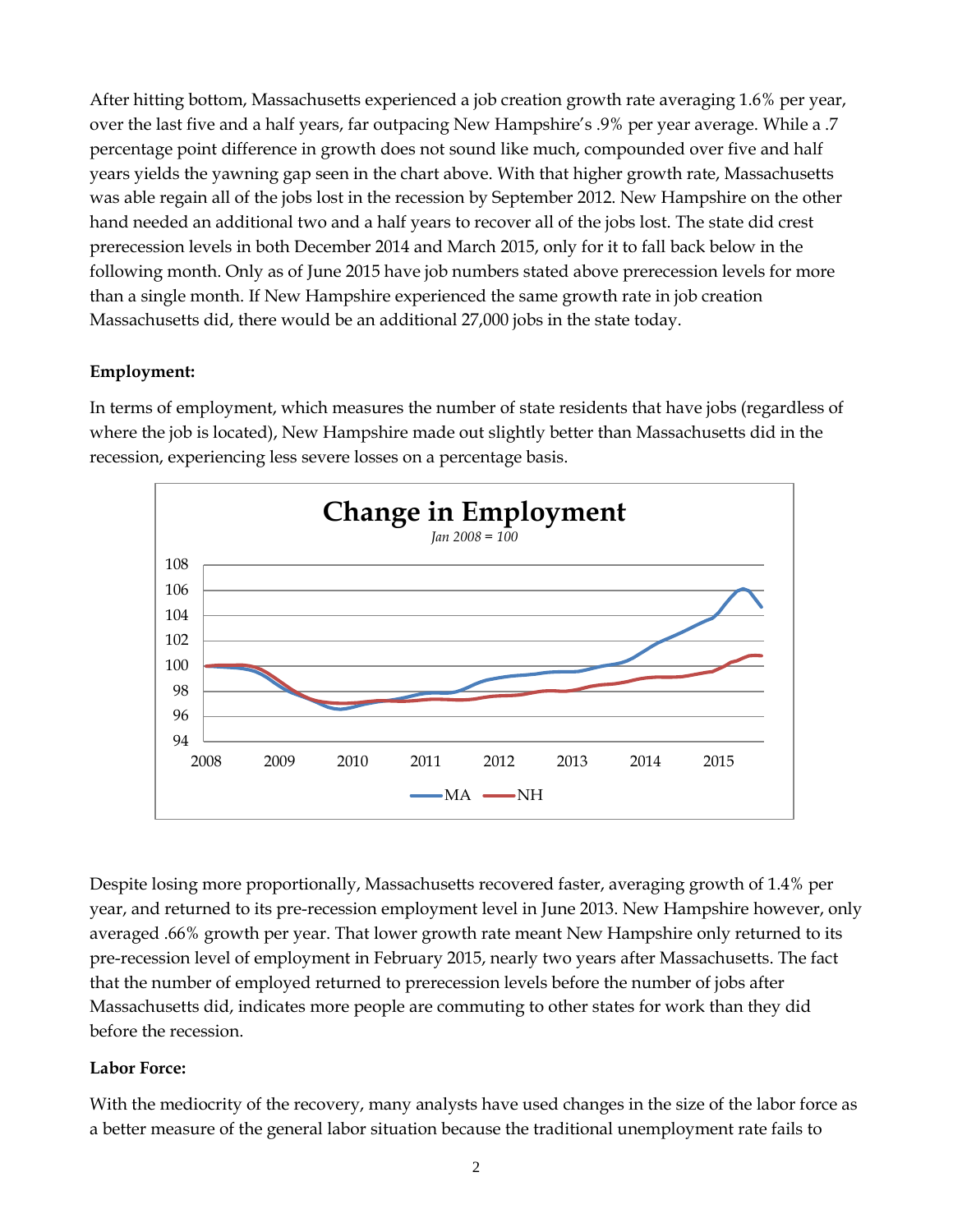account for those who have given up looking for work. Although mild by national standards, both New Hampshire and Massachusetts saw declines in their respective labor forces as first the recession and then the mediocre recovery wore on. After hitting their lowest points in Spring 2011, both states saw minor albeit steady improvements.



Massachusetts returned to its prerecession high in March 2012 and saw accelerating growth beginning in late 2013 that continues to the present. New Hampshire's Labor Force largely held steady and only recovered fully in May 2015. In recent months however, New Hampshire has experienced sustained growth, though not nearly as dramatic as south of the border. Some of this slow recovery in Labor Force growth is connecting to the ageing of the state, but the recent growth spurt in the last few months shows that this is not the dominant factor.

#### **More Commuters?**

With those upticks in Labor Force and Employment growth rates, it would seem as though New Hampshire is finally experiencing real economic growth. Unfortunately that does not seem to be the case. That growth in the Labor Force over the last 11 months represents more than 7,000 additional New Hampshire residents actively searching for work, with the number Employed growing by roughly 10,500. That means both those new entrants into the Labor Force and people who are currently unemployed are finding work. However, there is only a muted corresponding increase in the Jobs numbers, which only increased by 3,600 over the same eleven months. What accounts for these 'missing jobs?' Even when taking into account the self-employed and agricultural workersiii the difference between Job creation and Employment growth means upwards of half of the newly employed are finding work in another state, likely Massachusetts.

#### **Conclusion:**

While it is tempting to judge a state's economic health based on the unemployment rate alone, doing